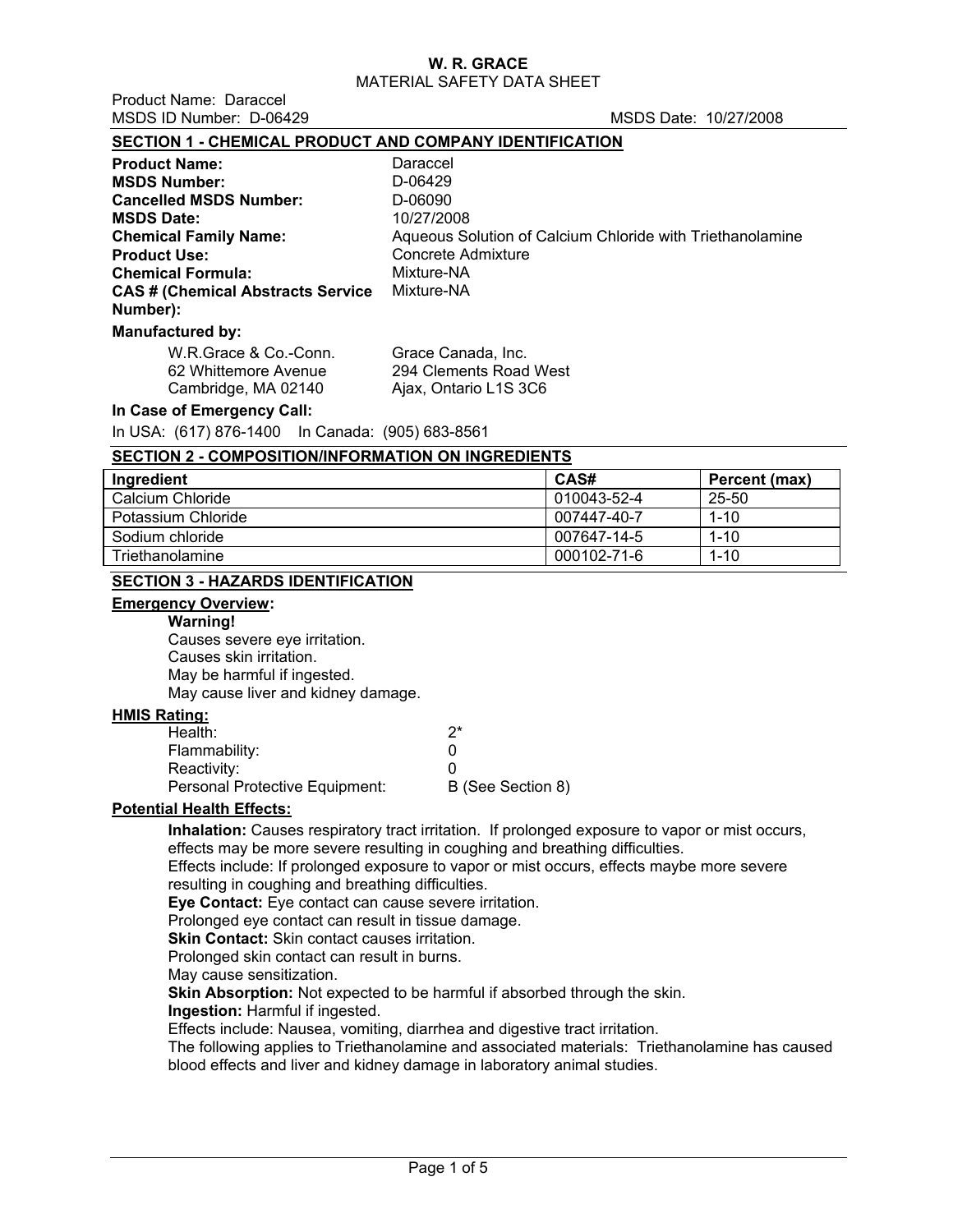Product Name: Daraccel MSDS ID Number: D-06429 MSDS Date: 10/27/2008

# **SECTION 4 - FIRST AID MEASURES:**

**Skin Contact:** Wash with soap and water. If discomfort or irritation persists, consult a physician. Remove contaminated clothing and wash before reuse. **Eye Contact:** Flush eyes with water for at least 15 minutes while holding eyelids open. Get immediate medical attention. **Ingestion:** Do not induce vomiting. Never give anything by mouth to an unconscious person. If discomfort or irritation persists, consult a physician. **Inhalation:** If symptoms develop, get fresh air. If symptoms persist, consult a physician. If breathing has stopped, give artificial respiration then oxygen if needed.

# **SECTION 5 - FIRE AND EXPLOSION HAZARD DATA**

| <b>Flash Point:</b>               | $>200^{\circ}$ F  |
|-----------------------------------|-------------------|
| <b>Flash Point Method:</b>        | Aqueous/Inorganic |
| <b>Lower Explosion Limit:</b>     | Not Available     |
| <b>Upper Explosion Limit:</b>     | Not Available     |
| <b>Auto-Ignition Temperature:</b> | Not Available     |
| <b>NFPA Rating:</b>               |                   |

### **Health:** 1 **Flammability:** 0 **Reactivity:** 0

**Extinguishing Media:** In case of fire, use water spray, dry chemical, Carbon dioxide or foam. **Special Fire Fighting Procedures:** Wear self-contained breathing apparatus and complete personal protective equipment when potential for exposure to vapors or products of combustion exist. Water may be used to cool containers to prevent pressure build-up and possible autoignition or explosion. Avoid breathing hazardous vapors or products of combustion. Keep upwind. Isolate area and keep unnecessary people away. Prevent run-off from fire control or dilution from entering streams or drinking water supplies.

Do not scatter spilled material with high pressure water stream. Fog nozzles are preferred if water is used.

**Unusual Fire and Explosion Hazards:** During fire, oxides of nitrogen may be evolved.

### **SECTION 6 - ACCIDENTAL RELEASE MEASURES:**

**Spills/Leaks:** Use proper personal protective equipment. Do not flush to sewer or allow to enter waterways. Keep unnecessary people away.

Contain and/or absorb spill with inert material (i.e. sand, vermiculite) then place in a suitable container. For large spills, dike area and pump waste material into closed containers for disposal or reclamation.

### **SECTION 7 - HANDLING AND STORAGE**

**Precautionary Measures:** Avoid contact with eyes, skin and clothing. Do not take internally. Practice good personal hygiene to avoid ingestion. Use only with adequate ventilation. Wash clothing before reuse. FOR PROFESSIONAL USE ONLY. KEEP OUT OF CHILDREN'S REACH.

### **SECTION 8 - EXPOSURE CONTROLS AND PERSONAL PROTECTIVE EQUIPMENT EXPOSURE GUIDELINES (US)**

| ------------------ |                  |             |                 |            |                          |         |  |  |  |
|--------------------|------------------|-------------|-----------------|------------|--------------------------|---------|--|--|--|
| Ingredient         | <b>ACGIH TLV</b> |             | <b>OSHA PEL</b> |            |                          | Other   |  |  |  |
|                    | <b>TWA</b>       | <b>STEL</b> | Ceiling         | <b>TWA</b> | <b>STEL</b>              | Ceiling |  |  |  |
| Calcium Chloride   |                  |             |                 |            |                          |         |  |  |  |
| Potassium Chloride |                  |             |                 |            | $\overline{\phantom{0}}$ |         |  |  |  |
| Sodium chloride    |                  |             |                 |            | $\overline{\phantom{0}}$ |         |  |  |  |
| Triethanolamine    | 5 mg/m3 TWA      |             |                 |            |                          |         |  |  |  |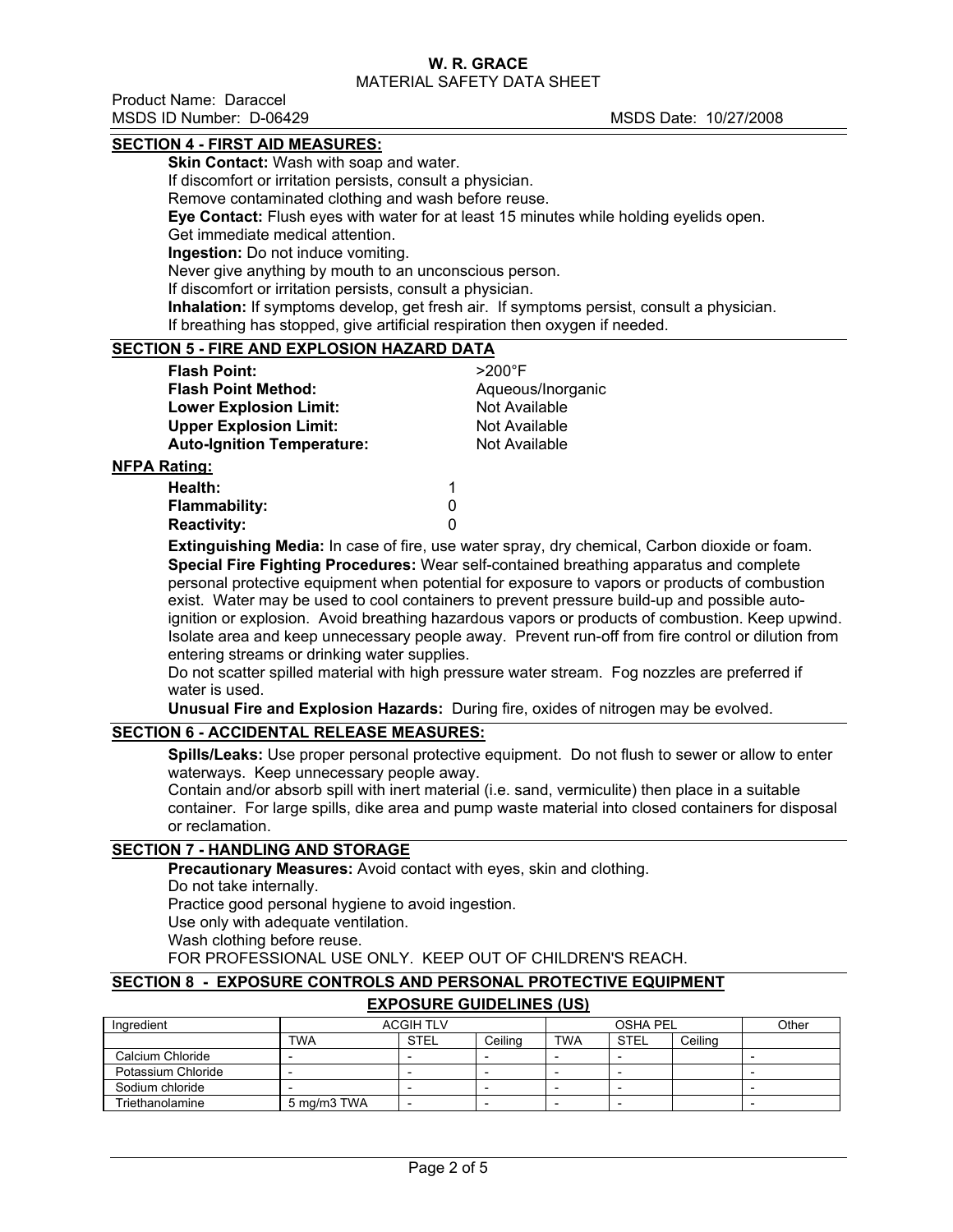# **W. R. GRACE**

MATERIAL SAFETY DATA SHEET

Product Name: Daraccel MSDS ID Number: D-06429 MSDS Date: 10/27/2008

# **EXPOSURE GUIDELINES (CANADA)**

Employers should consult local Provincial regulatory limits for exposure guidelines which may vary locally.

### **Engineering Controls:** Not generally required.

## **Personal Protective Equipment:**

**Respiratory Protection:** Respiratory protection is not normally required. However, a chemical cartridge respirator with organic vapor cartridge and a prefilter for dusts/mits is required at or above the applicable exposure limits (Consult above Exposure Guidelines). If no limits exist, use an approved respirator whenever a vapor or mist is generated or if respiratory irritation occurs. Supplied air respirator (SCBA) is required at exposure levels above the capabilities of a chemical cartridge respirator.

Skin Protection: Rubber or other impervious gloves should be worn to prevent skin contact. **Eye Protection:** At minimum, safety glasses with side shields should be worn where exposure to excessive dust or spray is likely.

**Work/Hygienic Practices:** Use good personal hygiene practices.

Do not add nitrites to this product. Cancer-causing nitrosamines may be formed. Calcium chloride solutions will dry out and damage leather goods such as work boots and will reduce the expected life of such items.

### **SECTION 9 - PHYSICAL AND CHEMICAL PROPERTIES**

| <b>Physical State:</b>                           | Liquid                                             |
|--------------------------------------------------|----------------------------------------------------|
| Appearance/Odor:                                 | Blue color with a turbidity or a fine precipitate; |
|                                                  | medium blue, clear solution                        |
| Odor Threshold: (ppm)                            | Not Determined                                     |
| pH:                                              | $8.5 - 10.0$                                       |
| Vapor Pressure: (Mm Hg)                          | 7-15 mmHG @ 25°C, 77°F                             |
| <b>Vapor Density:</b> $(Air = 1)$                | Same as Water                                      |
| <b>Solubility In Water:</b>                      | Complete                                           |
| <b>Specific Gravity:</b> (Water = $1$ )          | 1.3 - 1.4 @ 25°C, 77 °F                            |
| <b>Evaporation Rate:</b> (Butyl Acetate = $1$ )  | ~Equal to Water                                    |
| <b>Boiling Point:</b>                            | 230-251°F, 110-122°C                               |
| <b>Viscosity:</b>                                | Unknown                                            |
| <b>Bulk Density: (Pounds/Cubic Foot)(Pcf)</b>    | Not Applicable                                     |
|                                                  |                                                    |
| % Volatiles (gr/L): $(70^{\circ}F)(21^{\circ}C)$ | $\sim$ 65 (As Water)                               |
| <b>SECTION 10 - STABILITY AND REACTIVITY</b>     |                                                    |
| <b>Chemical Stability:</b>                       | Stable                                             |
| <b>Conditions To Avoid:</b>                      | Strong acids and Most metals.                      |
|                                                  |                                                    |

**Hazardous Polymerization:** Will not polymerize. **Hazardous Decomposition Products:** 

### **SECTION 11 - TOXICOLOGICAL INFORMATION**

| Ingredient(No data unless listed.) | <b>CAS Number</b> | LD50 and LC50                      |
|------------------------------------|-------------------|------------------------------------|
| Calcium Chloride                   | 010043-52-4       | Oral LD50 Rat: 1 gm/kg;            |
|                                    |                   | Oral LD50 Mouse: 1940 mg/kg        |
| Potassium Chloride                 | 007447-40-7       | Oral LD50 Rat: 2600 mg/kg;         |
|                                    |                   | Oral LD50 Mouse: 1500 mg/kg        |
| Sodium chloride                    | 007647-14-5       | Inhalation LC50 Rat: >42 gm/m3/1H; |
|                                    |                   | Oral LD50 Rat: 3 gm/kg; Oral LD50  |
|                                    |                   | Mouse: 4 gm/kg; Dermal LD50 Rab    |
| Triethanolamine                    | 000102-71-6       | Oral LD50 Rat: 4920 uL/kg;         |
|                                    |                   | Oral LD50 Mouse: 5846 mg/kg;       |
|                                    |                   | Dermal LD50 Rabbit: >20 mL/kg      |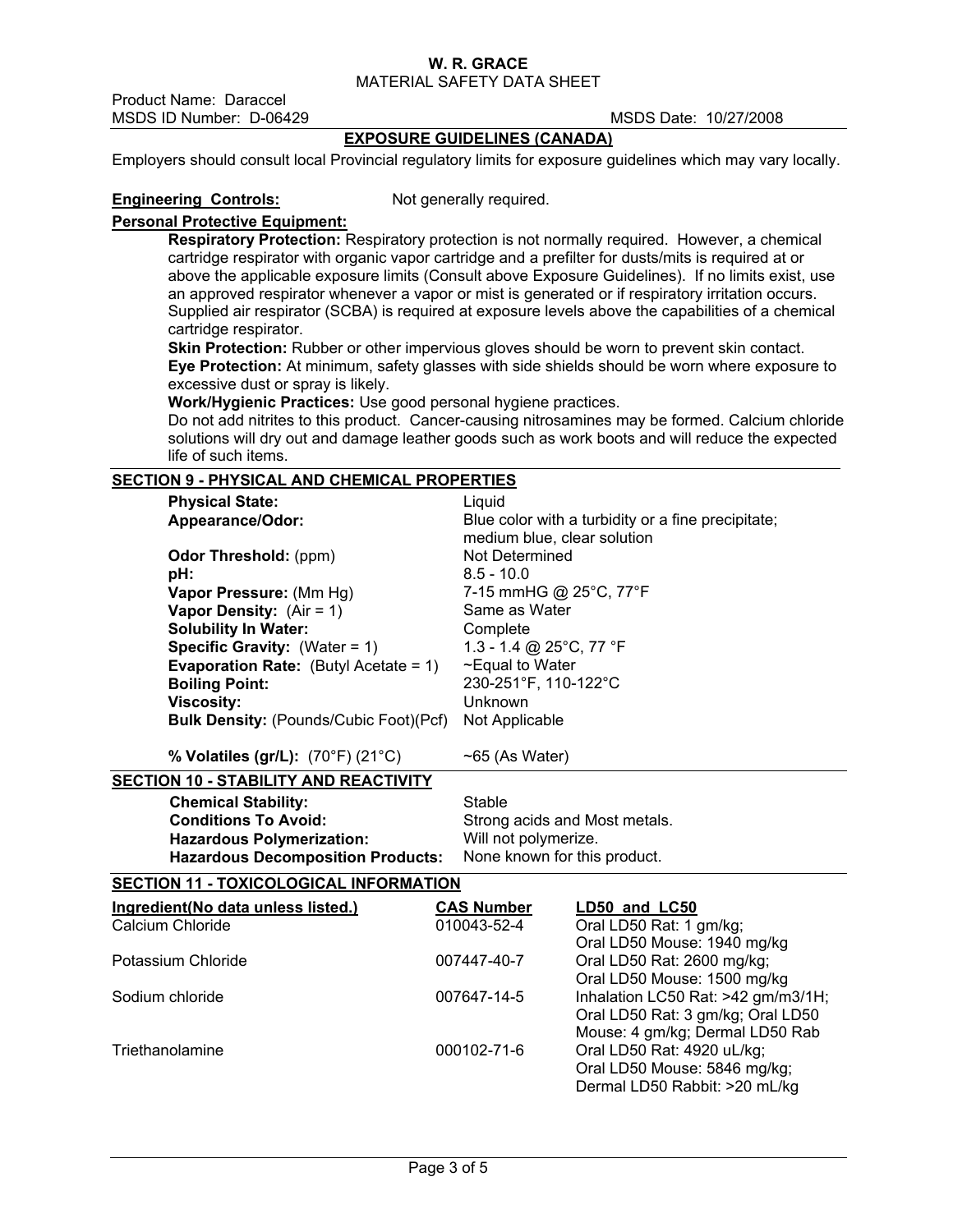Product Name: Daraccel MSDS ID Number: D-06429 MSDS Date: 10/27/2008

| Carcinogenicity:                                                                                                             |             |                 |                                                                                                                                          |             |                  |              |  |  |  |
|------------------------------------------------------------------------------------------------------------------------------|-------------|-----------------|------------------------------------------------------------------------------------------------------------------------------------------|-------------|------------------|--------------|--|--|--|
| Ingredient                                                                                                                   | <b>IARC</b> | <b>IARC</b>     | <b>IARC</b>                                                                                                                              | <b>NTP</b>  | <b>NTP</b>       | <b>OSHA</b>  |  |  |  |
| Calcium Chloride                                                                                                             | Group 1     | Group 2A<br>No  | Group 2B<br>No                                                                                                                           | Known<br>No | Suspect<br>No    | No           |  |  |  |
| Potassium Chloride                                                                                                           | No<br>No    | No              | No                                                                                                                                       | No          | No               | No           |  |  |  |
| Sodium chloride                                                                                                              | No          | No              | No                                                                                                                                       | No          | No               | No           |  |  |  |
| Triethanolamine                                                                                                              | No          | No              | No                                                                                                                                       | <b>No</b>   | No               | No           |  |  |  |
| <b>Mutagenicity:</b>                                                                                                         |             | Not applicable. |                                                                                                                                          |             |                  |              |  |  |  |
| Teratogenicity:                                                                                                              |             | Not applicable. |                                                                                                                                          |             |                  |              |  |  |  |
| <b>Reproductive Toxicity:</b>                                                                                                |             | Not applicable. |                                                                                                                                          |             |                  |              |  |  |  |
|                                                                                                                              |             |                 |                                                                                                                                          |             |                  |              |  |  |  |
| <b>SECTION 12 - ECOLOGICAL INFORMATION</b>                                                                                   |             |                 |                                                                                                                                          |             |                  |              |  |  |  |
| <b>Environmental Fate:</b><br>No data available for product.                                                                 |             |                 |                                                                                                                                          |             |                  |              |  |  |  |
| No data available for product.<br><b>Ecotoxicity:</b>                                                                        |             |                 |                                                                                                                                          |             |                  |              |  |  |  |
| <b>SECTION 13 - DISPOSAL CONSIDERATIONS</b>                                                                                  |             |                 |                                                                                                                                          |             |                  |              |  |  |  |
| Waste Disposal Procedures: Consult all regulations (federal, state, provincial, local) or a                                  |             |                 |                                                                                                                                          |             |                  |              |  |  |  |
| qualified waste disposal firm when characterizing waste for disposal. According to EPA (40 CFR                               |             |                 |                                                                                                                                          |             |                  |              |  |  |  |
| § 261), waste of this product is not defined as hazardous. Dispose of waste in accordance with all                           |             |                 |                                                                                                                                          |             |                  |              |  |  |  |
| applicable regulations.                                                                                                      |             |                 |                                                                                                                                          |             |                  |              |  |  |  |
| <b>SECTION 14 - TRANSPORTATION INFORMATION</b>                                                                               |             |                 |                                                                                                                                          |             |                  |              |  |  |  |
| <b>Proper Shipping Name:</b>                                                                                                 |             | Not Applicable  |                                                                                                                                          |             |                  |              |  |  |  |
| <b>UN/NA Number:</b>                                                                                                         |             | Not Applicable  |                                                                                                                                          |             |                  |              |  |  |  |
|                                                                                                                              |             |                 |                                                                                                                                          |             |                  |              |  |  |  |
| <b>Domestic Hazard Class:</b>                                                                                                |             | Nonhazardous    |                                                                                                                                          |             |                  |              |  |  |  |
| <b>Surface Freight Classification:</b>                                                                                       |             |                 | Concrete or Masonry Plasticizer & Water Reducing Compound                                                                                |             |                  |              |  |  |  |
| <b>Label/Placard Required:</b>                                                                                               |             | Not Applicable  |                                                                                                                                          |             |                  |              |  |  |  |
| <b>SECTION 15 - REGULATORY INFORMATION</b>                                                                                   |             |                 |                                                                                                                                          |             |                  |              |  |  |  |
| <b>REGULATORY CHEMICAL LISTS:</b>                                                                                            |             |                 |                                                                                                                                          |             |                  |              |  |  |  |
|                                                                                                                              |             |                 |                                                                                                                                          |             |                  |              |  |  |  |
| <b>CERCLA (Comprehensive Response Compensation and Liability Act):</b>                                                       |             |                 |                                                                                                                                          |             |                  |              |  |  |  |
| (None present unless listed below)                                                                                           |             |                 |                                                                                                                                          |             |                  |              |  |  |  |
|                                                                                                                              |             |                 |                                                                                                                                          |             |                  |              |  |  |  |
| <b>Chemical Name</b>                                                                                                         | CAS#        |                 | Wt $%$                                                                                                                                   |             | <b>CERCLA RQ</b> |              |  |  |  |
| <b>SARA Title III (Superfund Amendments and Reauthorization Act)</b>                                                         |             |                 |                                                                                                                                          |             |                  |              |  |  |  |
| <b>SARA Section 312/Tier I &amp; II Hazard Categories:</b>                                                                   |             |                 |                                                                                                                                          |             |                  |              |  |  |  |
| Health Immediate (acute)                                                                                                     |             | Yes             |                                                                                                                                          |             |                  |              |  |  |  |
| Health Delayed (chronic)                                                                                                     |             | Yes             |                                                                                                                                          |             |                  |              |  |  |  |
| Flammable                                                                                                                    | No          |                 |                                                                                                                                          |             |                  |              |  |  |  |
| Reactive                                                                                                                     | No          |                 |                                                                                                                                          |             |                  |              |  |  |  |
| Pressure                                                                                                                     | No          |                 |                                                                                                                                          |             |                  |              |  |  |  |
| 302 Reportable Ingredients (Identification Threshold 1%.):                                                                   |             |                 |                                                                                                                                          |             |                  |              |  |  |  |
| <b>Chemical Name</b>                                                                                                         | CAS#        |                 | Wt $%$                                                                                                                                   |             |                  | SARA 302 TPQ |  |  |  |
| 313 Reportable Ingredients (Chemicals present below reporting threshold are exempt):                                         |             |                 |                                                                                                                                          |             |                  |              |  |  |  |
| <b>Chemical Name</b>                                                                                                         |             |                 | CAS#                                                                                                                                     |             | Wt $%$           |              |  |  |  |
| Diethanolamine                                                                                                               |             |                 | 000111-42-2                                                                                                                              |             | .0666            |              |  |  |  |
| Glycol ethers                                                                                                                |             |                 | RR-00067-9                                                                                                                               |             | .0012            |              |  |  |  |
|                                                                                                                              |             |                 |                                                                                                                                          |             |                  |              |  |  |  |
| <b>National Volatile Organic Compound Emission Standards For Architectural Coatings:</b><br>Volatile Organic Content: (gr/L) | 0           |                 |                                                                                                                                          |             |                  |              |  |  |  |
|                                                                                                                              |             | D2B             |                                                                                                                                          |             |                  |              |  |  |  |
| <b>WHMIS Classification(s):</b>                                                                                              |             |                 |                                                                                                                                          |             |                  |              |  |  |  |
| This product has been classified in accordance with the hazard criteria of the Controlled Products                           |             |                 |                                                                                                                                          |             |                  |              |  |  |  |
| Regulations (CPR). This MSDS contains all the information required by the CPR.                                               |             |                 |                                                                                                                                          |             |                  |              |  |  |  |
| <b>State Regulatory Information:</b>                                                                                         |             |                 |                                                                                                                                          |             |                  |              |  |  |  |
| <b>California Proposition 65:</b>                                                                                            |             |                 | WARNING! This product contains substances known to the state of<br>California to cause cancer, birth defects or other reproductive harm. |             |                  |              |  |  |  |